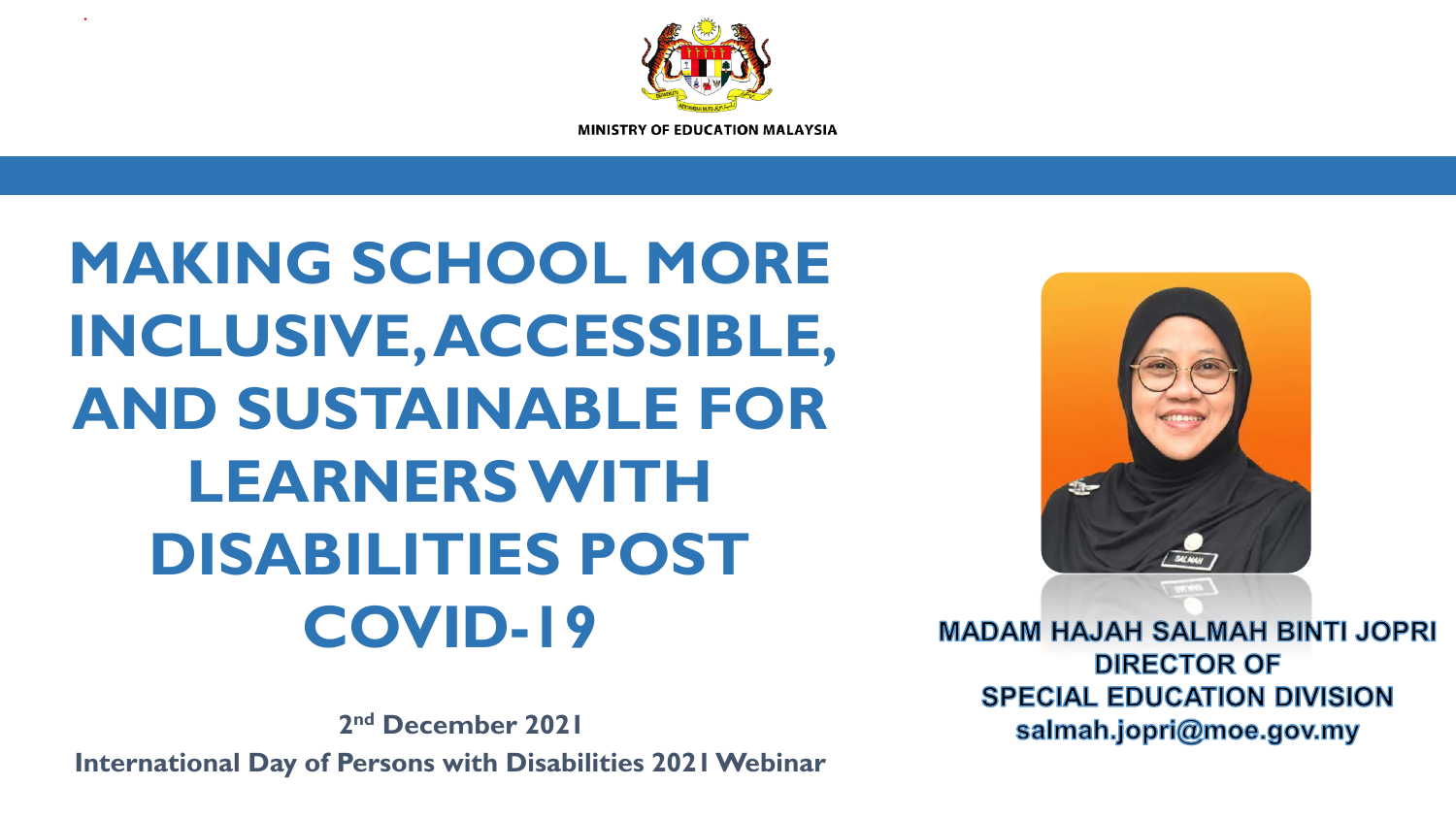## **EDUCATION FOR STUDENTS WITH SEN**





**CATEGORIES OF STUDENTS WITH SEN**

**Visual disability**

**Hearing disability**

**Speech disability**

**Physical disability**

**Learning difficulties**

**Multiple disabilities**



### **SCHOOLING OPTIONS CURRICULUM**





**Special Education** 







**Inclusive Education Program**



#### **National Curriculum**

**National Curriculum which is modified by the Registrar General**

**Curriculum which is specially designed by the Registrar General**

**Any skill training curriculum which, in the opinion of the Registrar General, is suitable and beneficial for a student with special educational needs**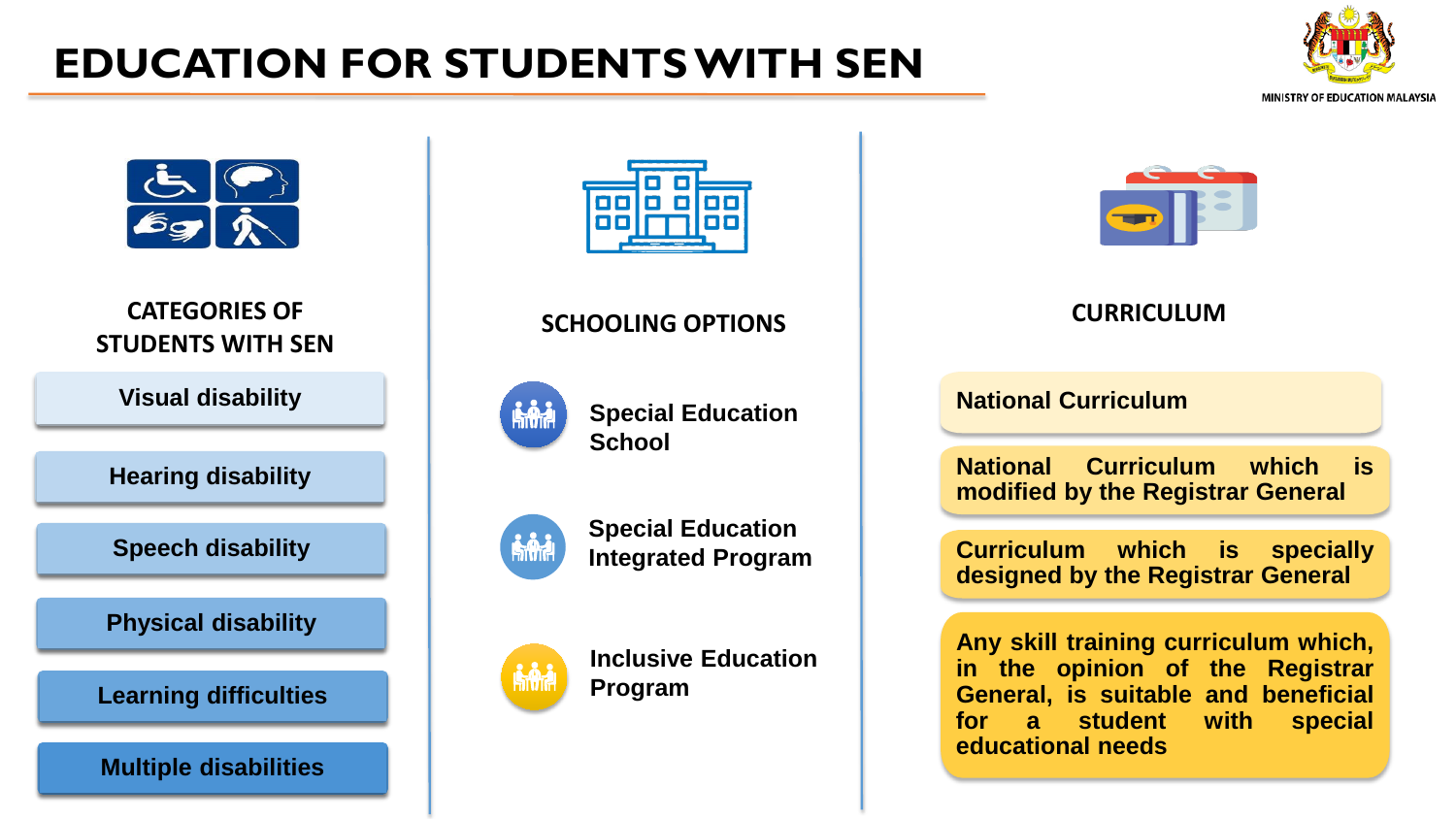## **HOME-BASED LEARNING FOR STUDENTS WITH SEN**

# MINISTRY OF EDUCATION MALAYSIA

#### **Curriculum alignment**

• Taskforce at school level.

#### **Annual Lesson Plan**

- Based on schools' planning for the implementation of HBL
- Modified teaching and learning hours for each subject.

#### **Daily Lesson Plan and Individualised Education Plan (IEP)**

- Learning activities planned based on pupils' ability during HBL
- Learning methods
	- *online*
	- *offline*
	- *- home pack*

#### **Classroom Assessment**

- Planning and implementation of classroom assessment for students with SEN
- Sharing of students with SEN's achievements and IEP with parents/guardian.

#### **Support System**

• Special Education Service Centre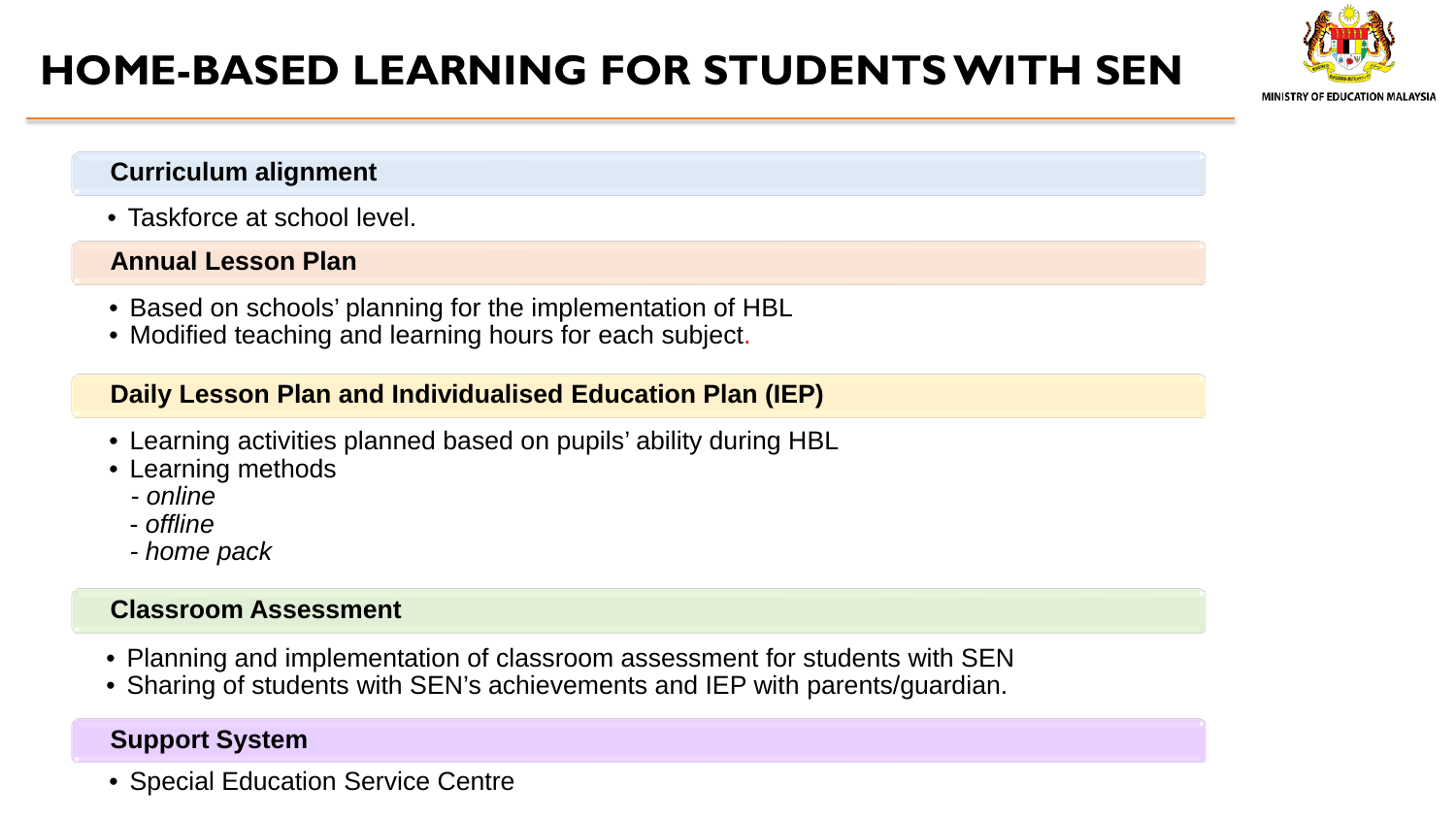## **CATCH-UP PLAN CURRICULUM**

## **(IMPLEMENTATION EMPOWERMENT)**



#### **OBJECTIVE:)**

- **i. Improving students' mastery of the current year's curriculum content optimally;**
- **ii. Bridging student learning gaps due to crisis; and**
- **iii. Provide curriculum support to teachers for the implement of teaching and learning.**